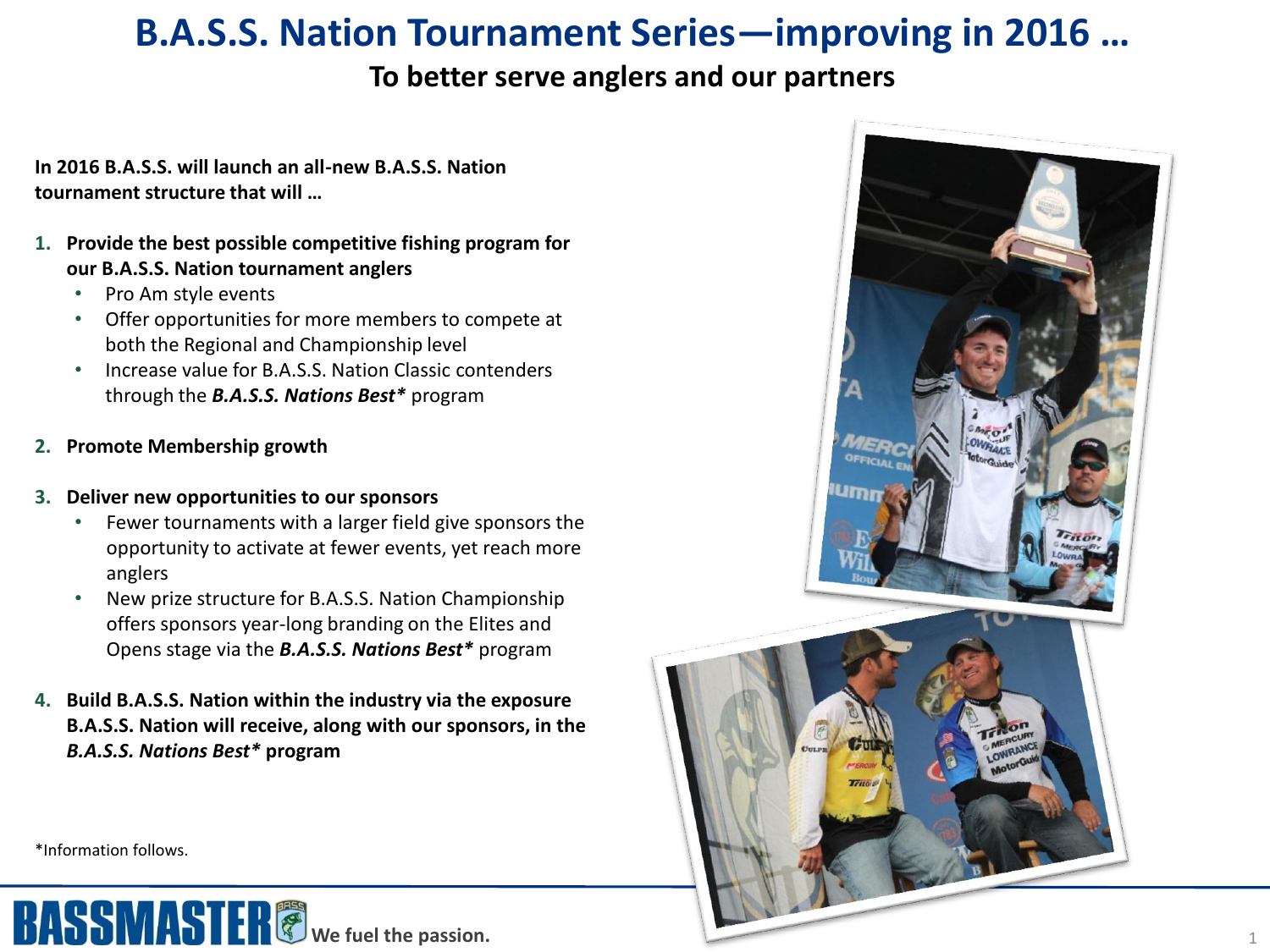# **B.A.S.S. Nation Tournament Series—improving in 2016 …**

### **Tournament structure**

#### **B.A.S.S. Nation Regionals—Three Tournaments (West/Central/East)**

- Bassmaster **Opens style events**, i.e., Pro Am (boater and nonboater designation)
- Each state team consist of **10 boaters and 10 non-boaters—20 anglers** (up from 12 currently); creating a larger field of competitors and more excitement
- Three-days of competition
- **Prizes**
	- ‐ Anglers fish for individual prizes (TBD)
	- ‐ Top state team in each Regional wins a boat/motor package
- **Advancing to the B.A.S.S. Nation Championship**
	- Top boater and non-boater from each state advance
	- ‐ Additional boater/non-boater spots awarded to states meeting specified criteria (TBD—likely based on state membership size; gives more anglers the opportunity to compete at the Championship level); to incent growth beginning in year two



#### **B.A.S.S. Nation Championship**

- Three-days of competition
- **Non-boater Champion** crowned after day two:
	- ‐ Advances to final day of competition and chance to compete for Classic berth
	- ‐ Trophy
	- ‐ Boat/motor package
	- ‐ Bassmaster Opens entry as a Pro or Co-angler
	- ‐ Bassmaster Classic marshal spot
- **Boater Champion** crowned after day three:
	- ‐ Cut to field of top 10 + top 2 regional leaders and nonboater champion on final day (up to 16 competitors); paired with Marshal
	- ‐ First/Second/Third place finishers win
		- o Bassmaster Classic berth
		- o Bassmaster Opens entry as Pro in division of choice
		- o Boat and motor package for personal use
		- o *"B.A.S.S. Nations Best"* package
		- o **PLUS,** the **first** place winner will also get a Bassmaster Elite Series berth for the following season